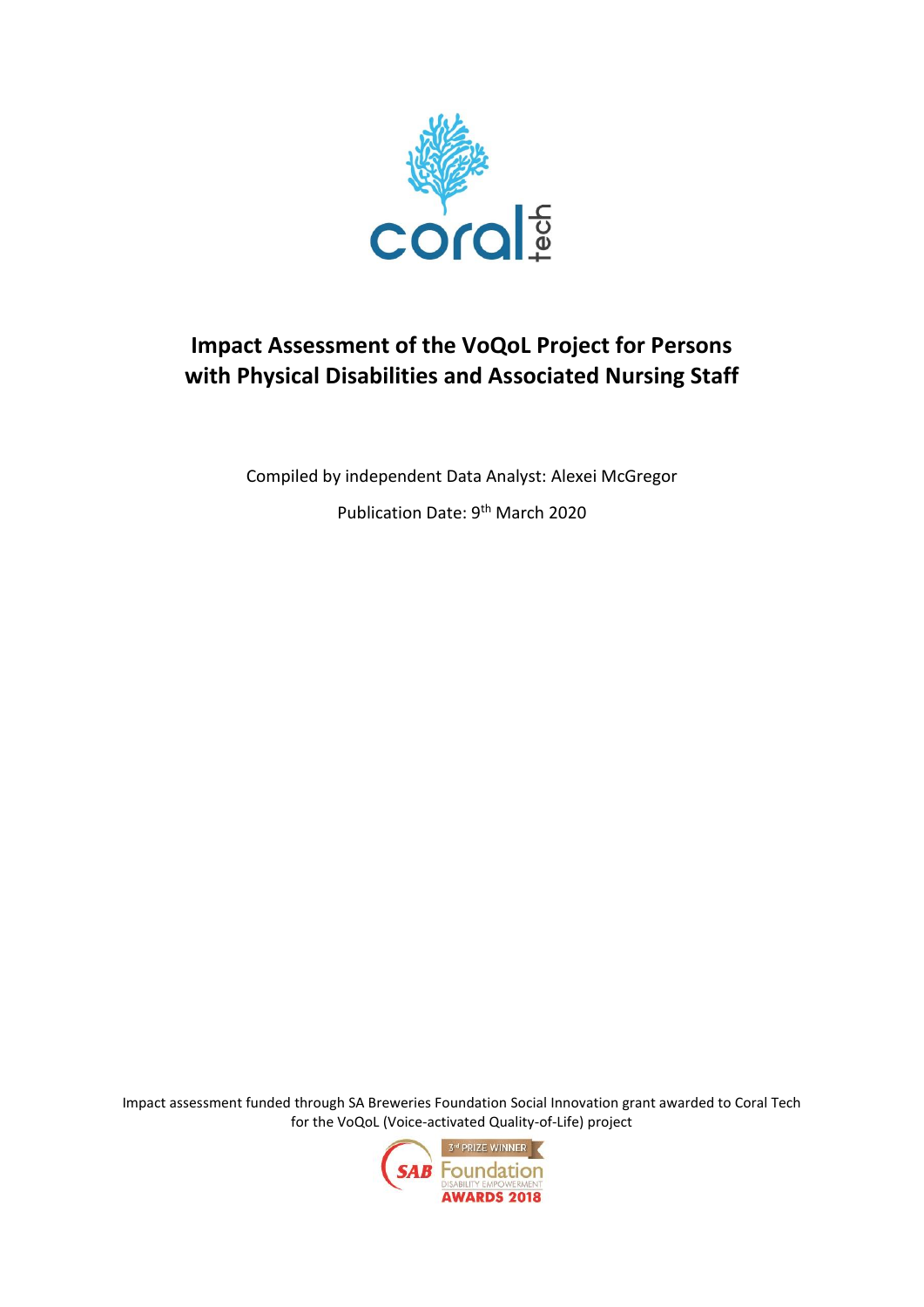## **Impact Assessment of the VoQoL Project for Persons with Physical Disability and Nursing Staff**

#### **Introduction**

The VoQoL (Voice-activated Quality-of-Life) project has now been installed for paraplegic and quadriplegic individuals in 62 rooms, assisting over 80 such individuals (due to room sharing at some care homes). VoQoL allows these individuals to use just their voice to control several functions in their rooms including lights, TVs, fans, radios and much more. It returns some of their lost personal independence by giving them the power to perform these functions without the need to call for a caregiver.

Coral Tech, the company that designed and installs the VoQoL system, wanted to assess the impact of the VoQoL installations on the lives of both the recipients of the system, but also the nursing staff/caregivers.

It was important to Coral Tech that any such impact assessment be conducted by an arms-length third party to remove any possible bias. Coral Tech asked Anton Ressel of ARC to recommend a data analyst to perform the impact assessment and he recommended Alexei McGregor, who undertook the assessment, analysed the findings, and compiled all the data and findings in this document.

Payment for this impact assessment was effected using the generous SAB Foundation Social Innovation grant awarded to Coral Tech for the VoQoL project.



VoQoL recipients at Turfhall Cheshire Home in Cape Town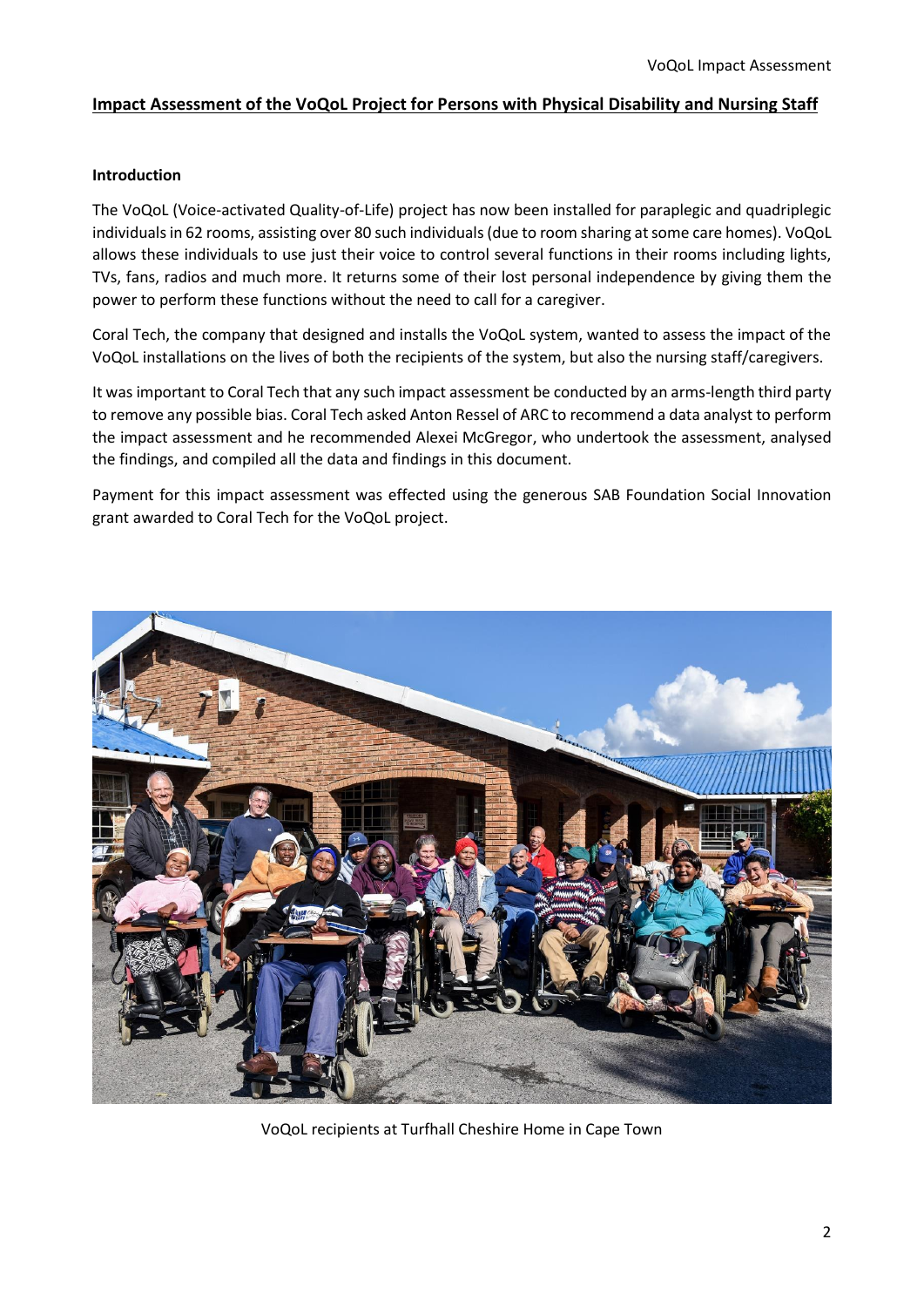## **Summary Findings**

There is a clear and positive benefit to quality-of-life for persons with disability (hereafter termed "PwD") as a result of being a recipient of the VoQoL system. Noteworthy impacts include:

- Greater independence with the average VoQoL user calling for a nurse 1.5 few times a day,
- 43% reduction in reported frustration among persons with disability,
- 18% increase in leisure time enjoyed after having been transferred to bed for the evening, and an increase in the quality of this leisure time,
- 46% reduction in reported boredom among persons with disability,
- 39% reduction in reported stressed among person with disability.
- 1-2 hours saved each day among nursing staff.
- 23% reduction in reported stress among nursing staff.

Please see Annexure A for a breakdown of the survey sample and Annexure B for a detailed breakdown of the survey results.

#### **Key Report Comments on Findings and Quotes from Respondents**

#### **Comments on Findings:**

- Persons with Disabilities identified the ease of doing basic tasks and being independent from nursing staff as being one of the key benefits of using VoQoL
- VoQoL unlocked this user's ability to ask for help
- VoQoL has increased the quality of leisure options for recipients
- VoQoL has become a companion as well as a support tool
- The impact of VoQoL extends far beyond its operational function… it helps combat loneliness

#### **Quotes from Respondents:**

*"Before Alexa I often had to wait a long time for the nurse to come. I was waiting a lot"*

"[*Before VoQoL was introduced] I only used to watch TV at night. Now I do all sorts of things and have more choices*"

*"VoQoL took away a lot of stress because I no longer have to wait for the nurse to come and help…My stress went down because I now have control of my environment"*

*"I have some friends from church who often visit. Their children often come because they enjoy VoQoL. They use it to tell jokes and play. These types of visits make me feel less lonely*"

*"Before Alexa* (*sic* VoQoL) *I often had to wait a long time for the nurse to come. I was waiting a lot"*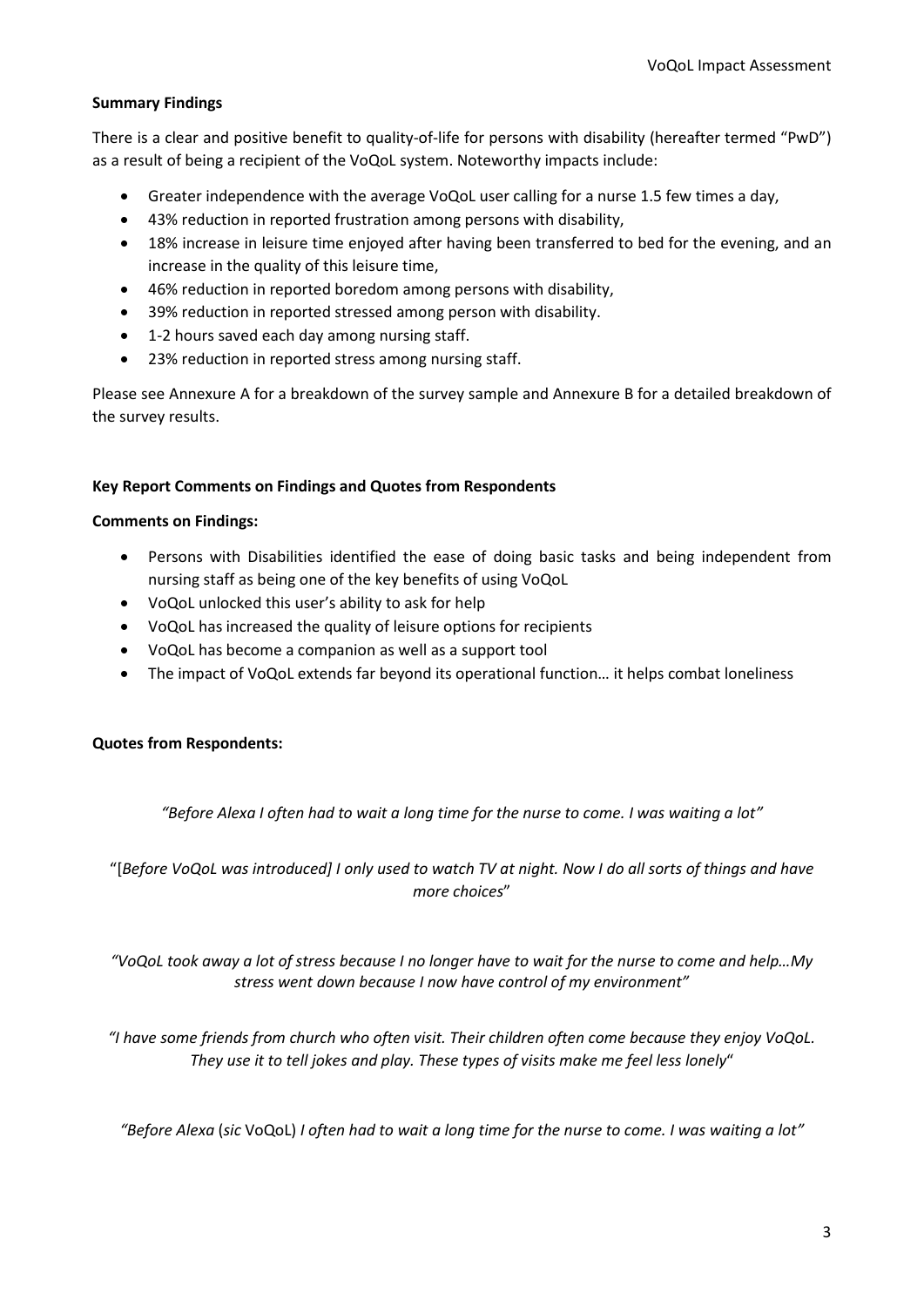#### **Lessons learnt and recommendations for future study**:

- 1) **Disability categorisation.** Many of the PwD disliked having to categorise themselves as either "quadriplegic" or "paraplegic" and preferred to give more detailed specific medical histories. In future, rather focus on the degree of limitation/ activity. For example, ask about the extent of movement in the upper body: 'Do you have full/limited/ completed movement in your arms'. This will break the sample into grouping more relevant to the VoQoL project.
- 2) **Baseline data**: I was able to work around not having a strict baseline through the design of the questionnaire. As you continue to roll out VoQoL it may be worth trying to implement a baseline survey prior to VoQoL's implementation (and then again 4-6 months afterwards). These M&E results will hold up to greater scrutiny. However, note that this is often a more labour-intensive process. e.g. an accurate baseline comparison will require a larger sample group. People are prone to biases in their answers based on their feelings that day/ that week. A stakeholder may rate their frustration as being high because they had poor quality of sleep. However, the same stakeholder may rate frustration as low on any other day. The large sample group will mitigate these effects.
- 3) **Nurses Survey**: I was unable to extract the same level of depth and understanding from the nurse's survey. Many of the nurses gave short, one-word answers, and I would often struggle to get more detail out of them. This may have been due to the time of day, or that I was only able to speak to the nurses during their breaks. The one exception was the manager/ head who gave long descriptive answers. While getting a diverse sample is important, it may also be worth concentrating your efforts at the nursing heads/ management.
- 4) **Afrikaans Speaking**: For some in the Turfhall Cheshire Home, Afrikaans was their first language. I unfortunately don't speak Afrikaans. In one or two cases, this made conducting an interview/ survey difficult because there was a clear language barrier. It is worth remembering if there is a clear language preference in the home.
- 5) **Reference to the VoQoL.** A significant proportion of the PwD referred to the VoQoL as 'Alexa'. To ensure that the stakeholders are rating all the VoQoL's functionality (and not just those specific to Alexa) briefly introduce the VoQoL before each interview.

*Alexei McGregor, 08 March 2020*

## **Annexure A: Sample Group**

21 persons with disability (PwD) and 6 nurses from the Turfhall Cheshire Home and Durbanville Quadriplegic Centre were interviewed using a standardised online questionnaire. A larger proportion of the data was collected from the Turfhall Cheshire Home.

Of the PwD interviewed 11 (53%) were identified as paraplegic and 10 (48%) as quadriplegic. 3 (16%) of the persons with disability interviewed had speech impediments. Those persons that arrived after VoQoL was already introduced are excluded from the qualitative analysis.

| Location                        | <b>Person with disability</b> | <b>Nursing staff</b> |
|---------------------------------|-------------------------------|----------------------|
| <b>Turfhall Cheshire Home</b>   | 19                            |                      |
| Durbanville Quadriplegic Centre |                               |                      |
| Total                           |                               |                      |

| <b>Disability Type</b> | Count $(n=21)$ | Percent % |
|------------------------|----------------|-----------|
| Paraplegic             | 11             | 52%       |
| Quadriplegic           | 10             | 48%       |
| Speech impediment      |                | 16%       |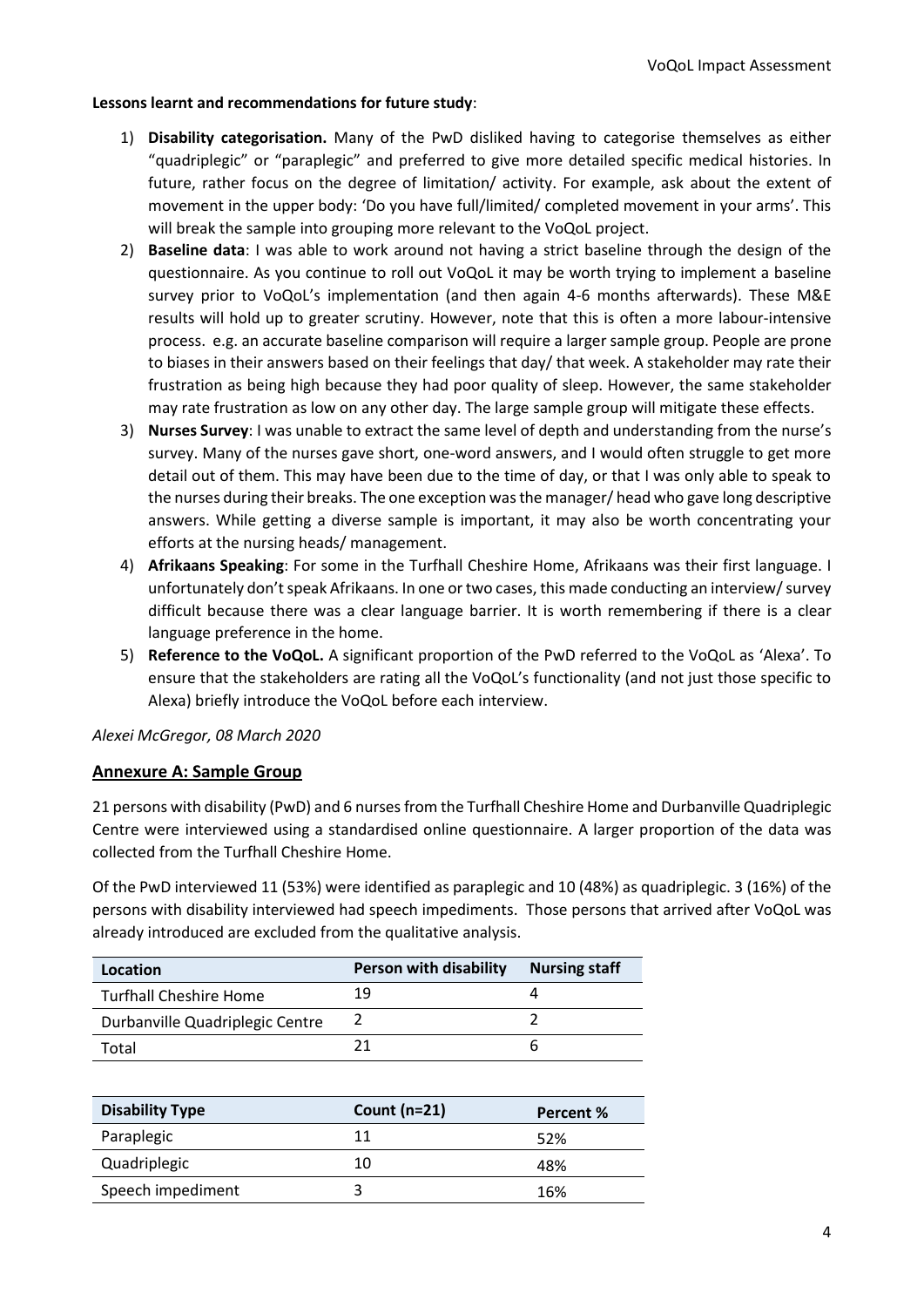## **Annexure B: Detailed results breakdown**

## **Impact One: Greater independence from the nursing staff with the average VoQoL user calling for a nurse 1.5 fewer time a day**

- o **Independence from the nursing staff.** The PwD identified the ease of doing basic tasks and being independent from nursing staff as being one of the key benefits of using VoQoL. With the expectation of one, all the users report calling for a nurse fewer times each day since VoQoL was installed. The average PwD reported that, prior to the VoQoL installation, they found themselves waiting 5.28 times a day for more than 10 minutes, for an action they can now perform using VoQoL. Please note that this is a minimum estimate and the true impact is likely far higher. Most of the users stipulated that they would often wait longer than 10 minutes. This waiting time could easily surpass 30- 40 minutes depending on the times of day and the nursing staff's capacity. Consequently, PwD would often spend upwards of an hour each day waiting for a basic activity to be completed.
- o **Ability to call for help**. One user (Johnson Mayeki) reported calling the nurse 8 times a day MORE after the VoQoL was installed. Johnson Mayeki has a severe speech impediment and was largely unable to call for help prior to the VoQoL's installation. He identified the ability to communicate as the best part of the VoQoL. VoQoL unlocked this user's ability to ask for help!

"*It [VoQoL] gave me back a bit more of yourself. Being able to do basic things gives you power... it gives you freedom….it is not about needing to do it, it is about being able to do*" (Turfhall Cheshire Home – Quadriplegic individual)

## **Impact Two: 43% reduction in reported frustration among persons with disability**

PwD reported a significant reduction in frustration after the introduction of the VoQoL. Frustration is the culmination of several contributors (including having to wait for nursing staff and feeling trapped). Control was often identified as the most important factor. Close to all the users interviewed identified control of their environment as being one of the leading benefits to VoQoL.



*"Before Alexa I often had to wait a long time for the nurse to come. I was waiting a lot"* (Turfhall Cheshire Home – quadriplegic individual)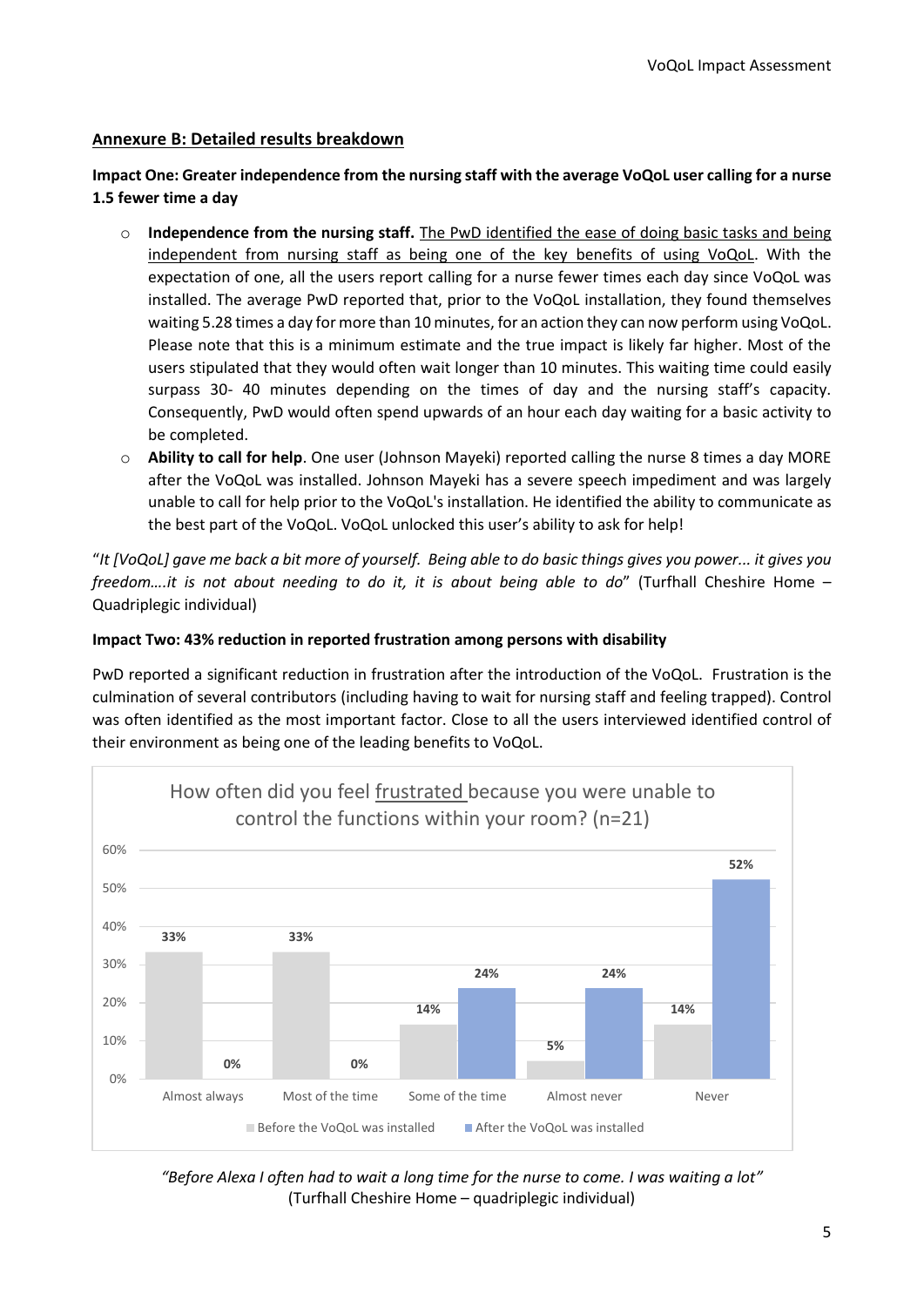# **Impact Three: 18% increase in leisure time enjoyed after having been transferred to bed for the evening.**

The benefits of the VoQoL are mainly felt at night after the PwD have been transferred to bed for the evening. The online survey was designed to assess the propensity for leisure, not the quality of this leisure. A large proportion (n=13/21) of the PwD report no change in their propensity to enjoy leisure activities in the evening.



However, while many of the participants are still partaking in the same quantity of leisure, the quality of this leisure has increased with the users reporting great freedom to enjoy leisure activities after the VoQoL system was installed.

- o **More choices and diversity in the type of leisure activities**. One user said that before VoQoL was installed, they would only watch TV in the evenings. Since its introduction, the diversity in functions they are able to enjoy has increased (for example, the radio, listening to the news, browsing the internet).
- o **The PwD can enjoy these leisure actives with the choice and freedom to go to bed when they wanted**. One user said that without the VoQoL he was unable to turn off the lights when he was ready to go to sleep, whereas before he would often stay awake until 11pm before a nurse came to turn the lights off.
- o **A reduction in guilt associated with enjoying leisure actives after being transferred into bed for the evening**: Many of the PwD do not like asking for help and being disruptive. One stakeholder reported that before VoQoL was installed, they would often choose to watch content that did not interest them rather than call for assistance.

"[*Before VoQoL was introduced] I only used to watch TV at night. Now I do all sorts of things and have more choices*" (Turfhall Cheshire Home – quadriplegic individual)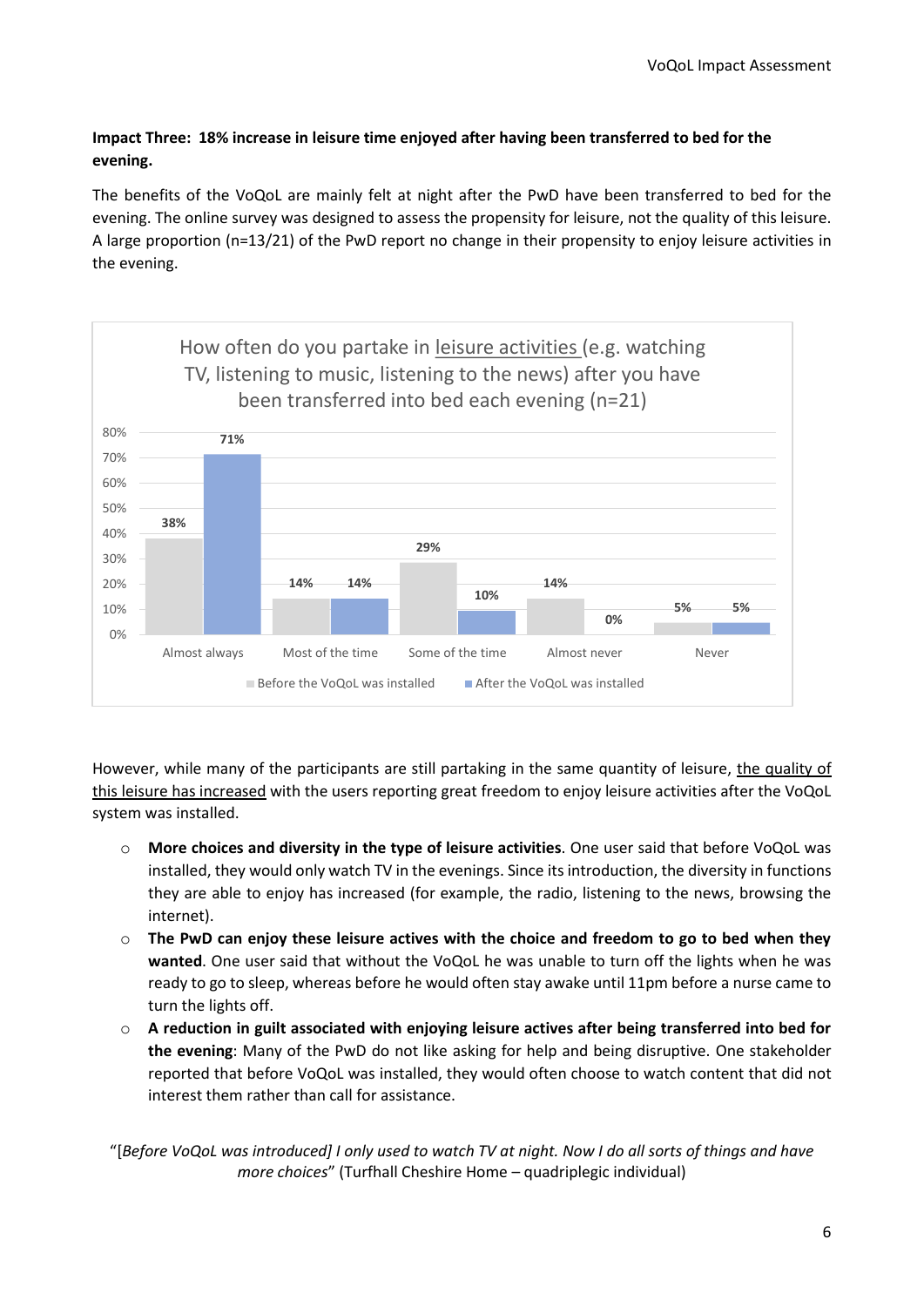#### **Impact Four: 46% reduction in feeling bored.**

The following are identified as key contributing reasons for the reduction in boredom:

- o **Reduction in wait time:** Before the VoQoL, each PwD could easily wait for upwards of an hour a day for a basic functions (e.g. turning on/ off the lights) to be completed by a nurse.
- o **Greater choice in leisure activity:** As also noted above, VoQoL has increased the quality of leisure time. One participant said that they would often not call for a nurse to change the TV channel so as not to be disruptive. Consequently, they would often watch TV content that was of no interest to them.
- o **Fun and play:** VoQoL has brought fun and play into the Home. Over a third of those interviewed said that they enjoyed using the VoQoL for stories and jokes. Many also enjoyed asking VoQoL to sing (with Happy Birthday being a favourite). VoQoL has become a companion as well as a support tool.



## *"It can take a lot of time for the nurses to come and help. It is boring to have to wait before you can watch what you want"*

(Turfhall Cheshire Home – quadriplegic individual)

#### **Impact Five: 39% reduction in reported stressed**

Before the introduction of VoQoL, only 22% of PwD respondents reported being stressed 'almost never' or 'never'. After the introduction of the VoQoL this had increased to 79%. Contributors to this reduction in stress include:

- o **Easy access to leisure activities:** Waiting for a nurse to respond is frustrating and stressful to many of the PwD. Three of the PwD note that they would often miss their favourite TV/Radio shows before a nurse came to change the channel. This was very stressful for many of the participants who clearly derive great enjoyment from accessing the TV and Radio.
- o **Distraction and stimulation**: One of the PwD discussed how having to sit without anything to occupy their mind creates stress and anxiety. Another said they would often struggle to breath at night because of the stress, and that since the introduction of VoQoL these breathing problems have improved.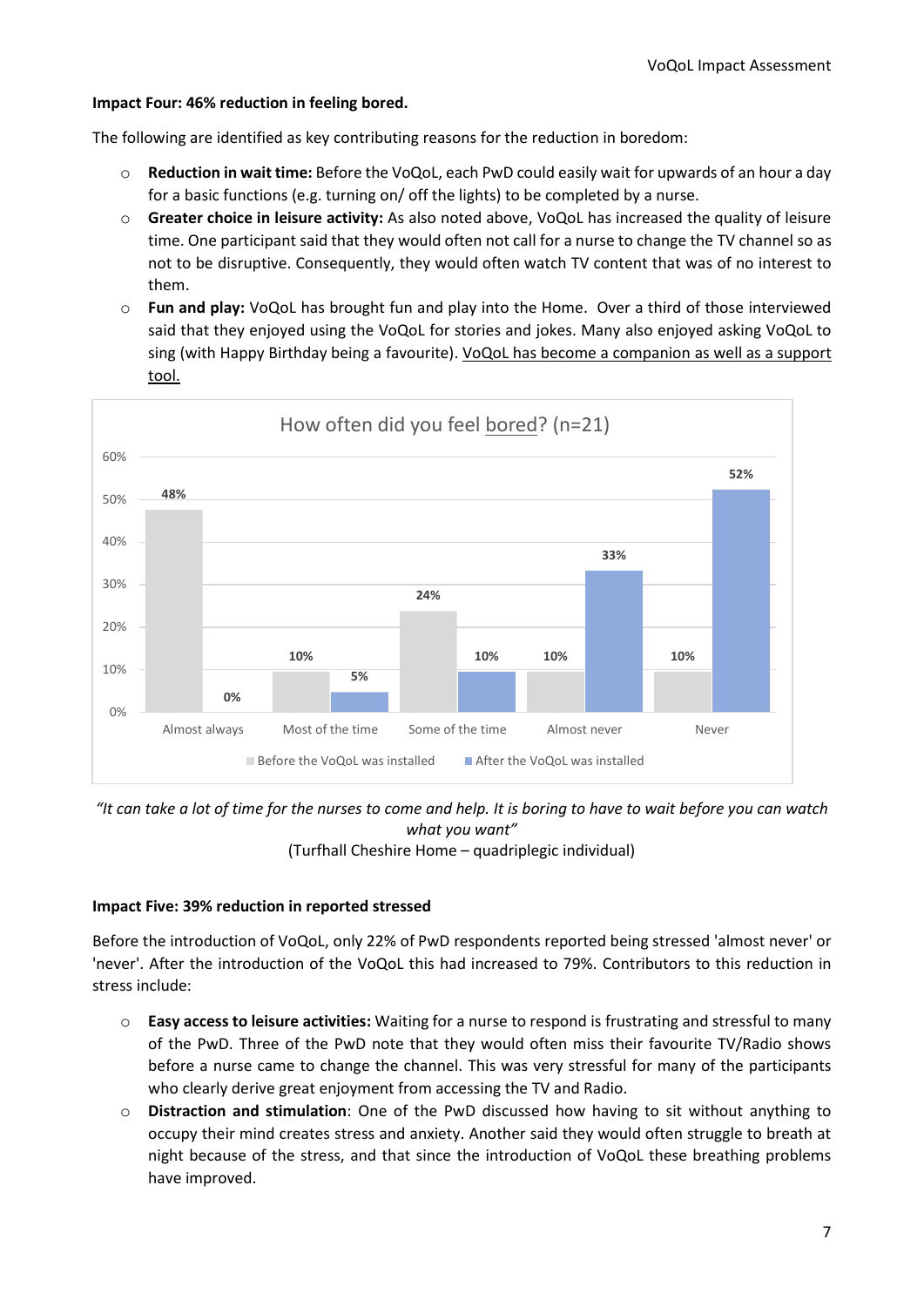

## *"VoQoL took away a lot of stress because I no longer have to wait for the nurse to come and help…My stress went down because I now have control of my environment" (*Turfhall Cheshire Home – paraplegic individual)

## **Impact Six: A reduction in loneliness and isolation**

The impact of VoQoL project extend far beyond its operational functions. Many of the users reported an emotional connection with the VoQoL system and with it, it helps combat loneliness. VoQoL has being a social companion to many of the users who often use it to tells joke, stories and sing.

*"I have some friends from church who often visit. Their children often come because they enjoy VoQoL. They use it to tell jokes and play. These types of visits make me feel less lonely*" *(*Turfhall Cheshire Home – paraplegic individual)

*"There is so much information [on the VoQoL system] and I am able to use it for the news. I am now more connected to what is going on outside of the Home and overseas."* (Turfhall Cheshire Home – paraplegic individual)

## **Impact Seven: A 23% reduction in stress reported among nursing staff and more time for nurses to compete their other day-too-day tasks and responsibilities.**

The benefits of VoQoL extend beyond the PwD. The nursing staff also enjoy significant benefits.

- o 100% (n=6), of the nurses believe that VoQoL saves them time to perform other duties they couldn't find time to do previously? The nurses estimate that VoQoL saves then 1-2 hours each day.
- o 23% reduction in stress reported among the nurses.